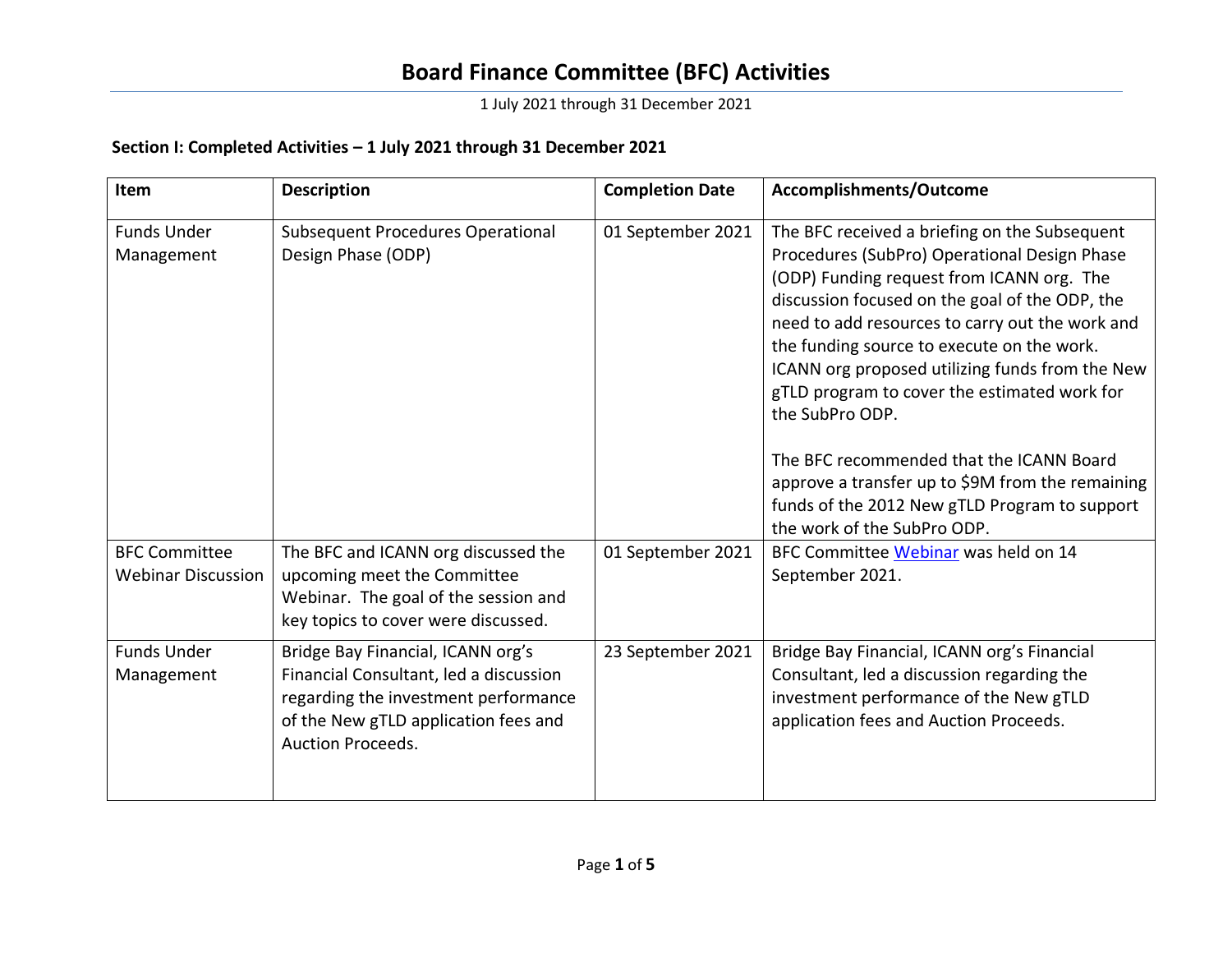1 July 2021 through 31 December 2021

| Item                                                | <b>Description</b>                                                                                                                                                                                                                                                                                                                                                                                                                                                                                      | <b>Completion Date</b> | Accomplishments/Outcome                                                                                                                                                                                                                                                                                                                                                                                                 |
|-----------------------------------------------------|---------------------------------------------------------------------------------------------------------------------------------------------------------------------------------------------------------------------------------------------------------------------------------------------------------------------------------------------------------------------------------------------------------------------------------------------------------------------------------------------------------|------------------------|-------------------------------------------------------------------------------------------------------------------------------------------------------------------------------------------------------------------------------------------------------------------------------------------------------------------------------------------------------------------------------------------------------------------------|
| <b>Financial Reporting</b>                          | <b>FY21 Financial Results</b>                                                                                                                                                                                                                                                                                                                                                                                                                                                                           | 23 September 2021      | The BFC discussed and reviewed the FY21<br>financial results pertaining to Overall Net<br>Operating Excess, Funding, Expenses, Headcount,<br>and Funds Under Management                                                                                                                                                                                                                                                 |
| <b>Funds Under</b><br>Management                    | The ICANN Investment Policy states<br>that the Operating Fund should be at a<br>level of funds to cover three months of<br>operating expenses. The BFC reviewed<br>the annual net asset allocation<br>recommendation.                                                                                                                                                                                                                                                                                   | 13 October 2021        | The BFC reviewed and approved<br>recommendations for the allocation of \$26M<br>excess in the Operating Fund for FY21. These<br>recommendations included partial allocation to<br>the Reserve Fund of \$10 million, to the<br>Supplemental Fund for Implementation of<br>Community Recommendations (SFICR) of \$5<br>million, and to maintaining a temporary financial<br>buffer in the Operating Fund of \$11 million. |
| Contracting and<br><b>Disbursement</b><br>Approvals | The BFC evaluated the request to<br>authorize contracting authority for a<br>service agreement with a language<br>transcriptions vendor. There were<br>three other Language Services contracts<br>that did not require BFC approval but<br>were presented for informational and<br>visibility.<br>The financial aspects evaluated by the<br>BFC include: (i) whether costs are<br>reasonable; (ii) whether the<br>procurement process was respected;<br>and (iii) whether the costs were<br>affordable. | 23 September 2021      | The BFC reviewed and agreed with the terms of<br>the contract and recommended that the Board<br>authorize the President and CEO, or his<br>designee(s), to take all necessary actions to<br>execute a new contract with the vendor for<br>transcription services. The Board approved the<br>recommendation on 28 October 2021.                                                                                          |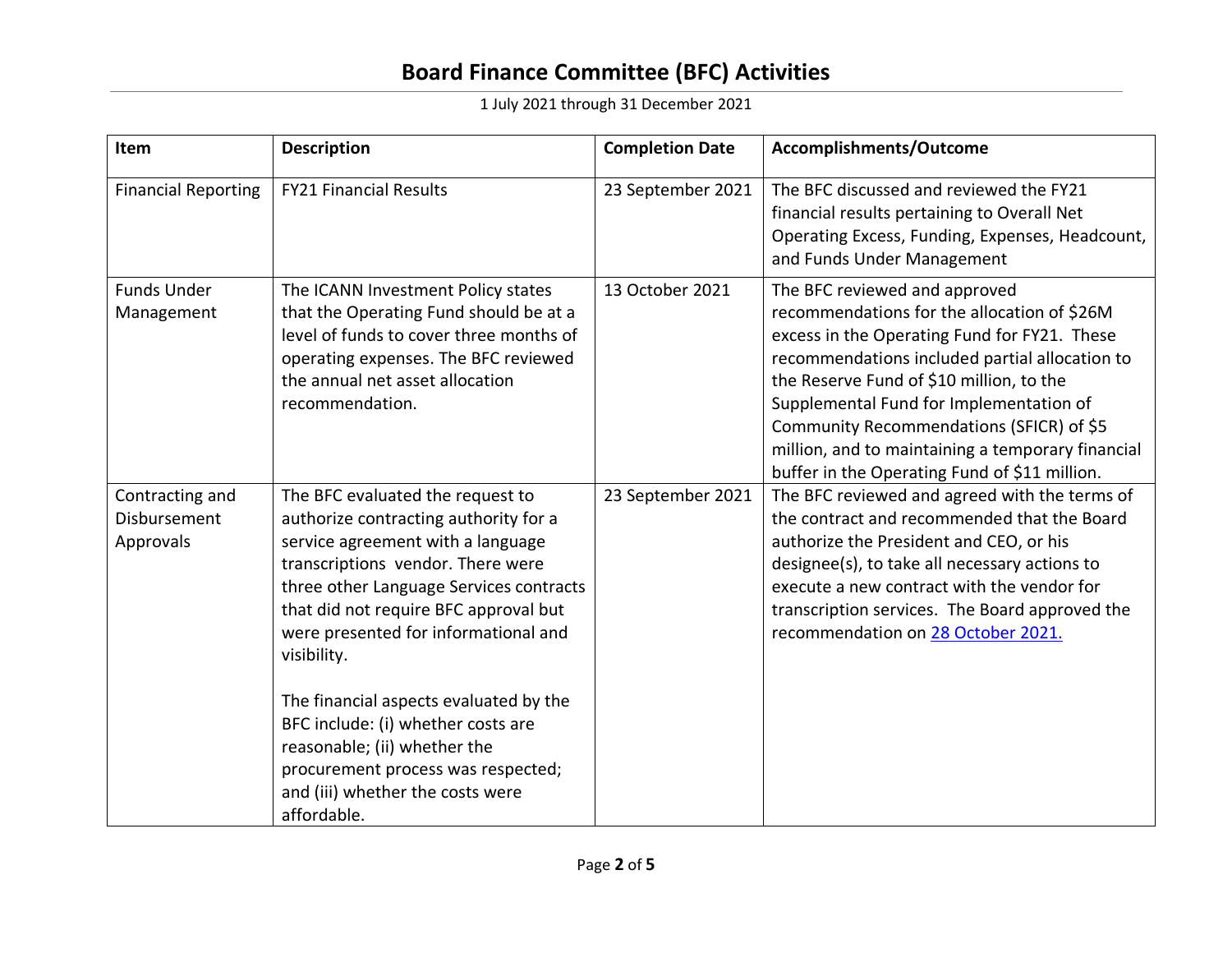1 July 2021 through 31 December 2021

| Item                                      | <b>Description</b>                                                                                                                                                                                                                                                                                                        | <b>Completion Date</b> | Accomplishments/Outcome                                                                                                                                                                                                                                                                                                                                                                                                                                                             |
|-------------------------------------------|---------------------------------------------------------------------------------------------------------------------------------------------------------------------------------------------------------------------------------------------------------------------------------------------------------------------------|------------------------|-------------------------------------------------------------------------------------------------------------------------------------------------------------------------------------------------------------------------------------------------------------------------------------------------------------------------------------------------------------------------------------------------------------------------------------------------------------------------------------|
| <b>Funds Under</b><br>Management          | The ICANN Investment Policy states<br>that the Operating Fund should be at a<br>level of funds to cover three months of<br>operating expenses. The BFC reviewed<br>the annual net asset allocation<br>recommendation.                                                                                                     | 13 October 2021        | The BFC reviewed and approved<br>recommendations for the \$26M excess in the<br>Operating Fund from FY21. These<br>recommendations included partial allocation to<br>the Reserve Fund of \$10 million, to the<br>Supplemental Fund for Implementation of<br>Community Recommendations (SFICR) of five<br>million, and to maintaining a temporary financial<br>buffer in the Operating Fund of \$11 million. The<br>Board approved the recommended allocation on<br>28 October 2021. |
| <b>ICANN Operating</b><br>Plan and Budget | In advance of the posting for public<br>comment, the BFC reviewed the FY23-<br>27 Operating and Financial Plan and the<br>FY23 Operating Plan and Budget. As<br>part of its review, the BFC ensured that<br>necessary and appropriate engagement<br>with the Community and the Board had<br>been included in the process. | 30 November 2021       | By way of its input and guidance throughout the<br>annual planning process, the BFC helped ensure<br>that the Board's fiduciary responsibility was<br>adequately fulfilled. the BFC also determined<br>that the proper Community engagement has<br>taken place.<br>The BFC gave its approval to publish the ICANN<br>Operating Plan and Budget documents for Public<br>Comment in early December.                                                                                   |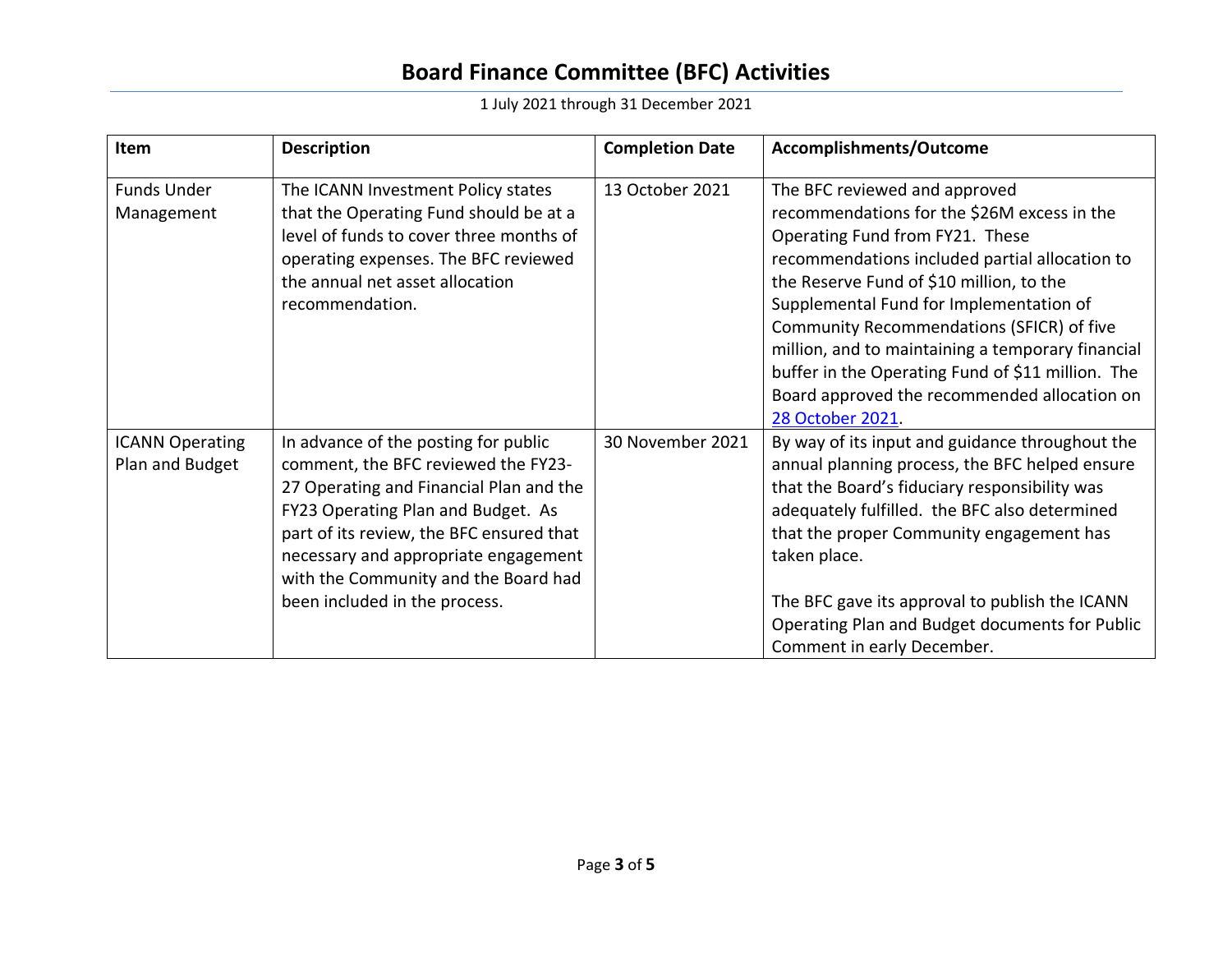1 July 2021 through 31 December 2021

### **Section II: In Progress Activities – 1 July 2021 through 31 December 2021**

| <b>Item</b>                                  | <b>Description</b>                                                                                                                                                                                                                                                                                           | <b>Completion Date</b> | Accomplishments/Outcome                                                                                                                                                                                                                                                                                                                          |
|----------------------------------------------|--------------------------------------------------------------------------------------------------------------------------------------------------------------------------------------------------------------------------------------------------------------------------------------------------------------|------------------------|--------------------------------------------------------------------------------------------------------------------------------------------------------------------------------------------------------------------------------------------------------------------------------------------------------------------------------------------------|
| Contracting and<br>Disbursement<br>Approvals | The BFC evaluated the request to<br>authorize contracting authority for<br>Zensar, Arcsaona, and IT IMRS clusters.<br>The financial aspects evaluated by the<br>BFC include: (i) whether costs are<br>reasonable; (ii) whether the<br>procurement process was respected;<br>and (iii) whether the costs were | 30 November 2021       | The BFC reviewed and agreed with the terms of<br>the contract and recommended that the Board<br>authorize the President and CEO, or his<br>designee(s), to take all necessary actions to<br>execute a new contract with the vendor for<br>transcription services.<br>The ICANN Board will review the<br>recommendation at the January 2022 Board |
|                                              | affordable.                                                                                                                                                                                                                                                                                                  |                        | Meeting                                                                                                                                                                                                                                                                                                                                          |

#### **Section III: Appendix – Board Resolutions Recommended by the BFC**

| <b>Description</b>            | # of BFC Recommendations |  |
|-------------------------------|--------------------------|--|
| <b>Funds Under Management</b> |                          |  |
| Contracting/Disbursement      |                          |  |
| <b>Grand Total</b>            | 4*                       |  |

*\* 2 BFC recommendations will be presented to the Board in January and have not been approved by the Board during the specific time periods captured in this report.*